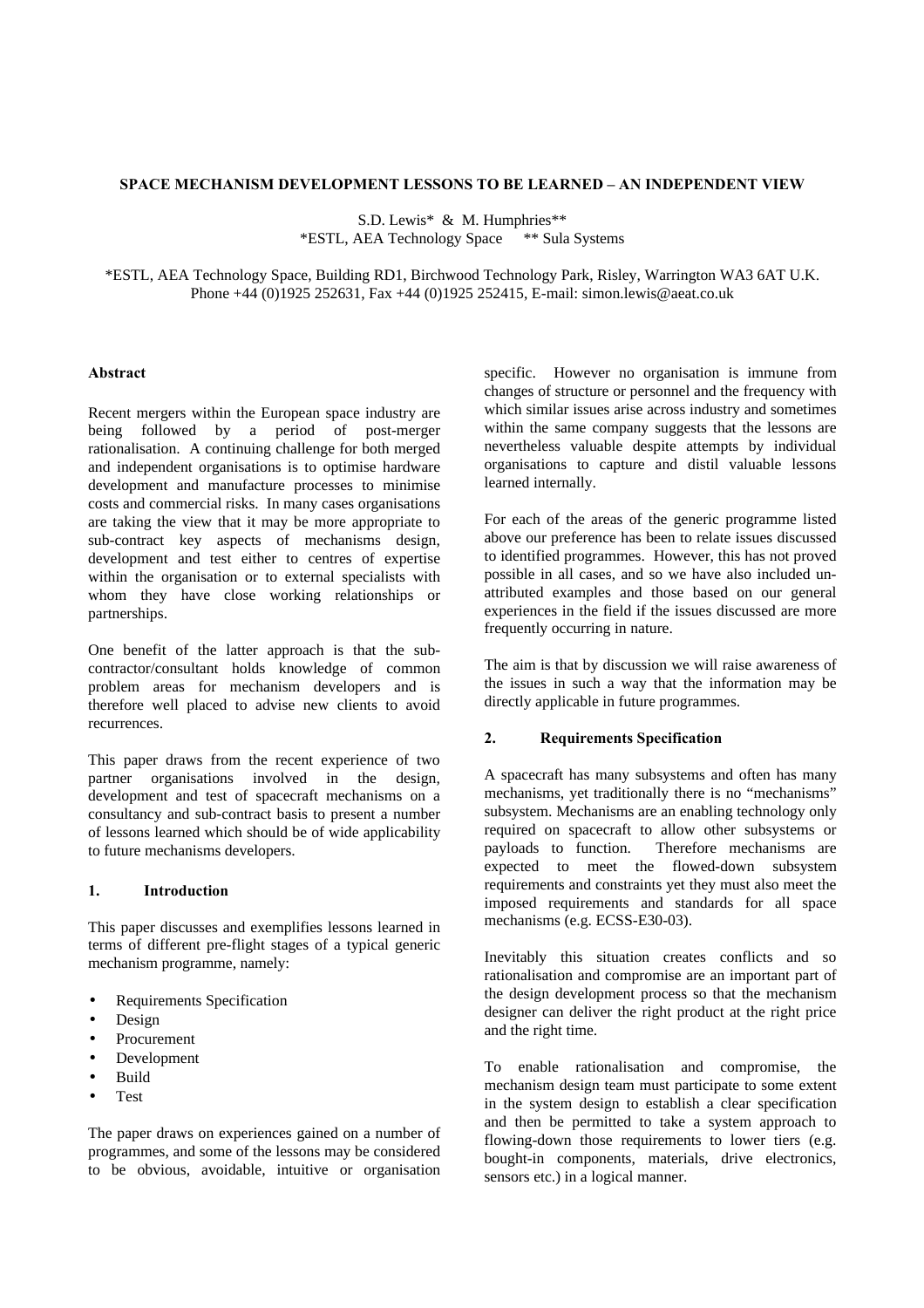Though the above may seem obvious, in practice it is not always the case that this logical approach to the requirements specification process occurs. Examples of where this approach has been effectively used are ESA development contracts, such as the Antenna Pointing Mechanism with Multiple RF Feedthrough, where the higher level RF requirements were given a high priority and the APM designed to service those requirements. A further example of good practice is the Skybridge APM programme where an integrated product team approach was taken to allow the APM specification to evolve with requirement impacts and system options fully explored.

Perhaps surprisingly some of the poorest examples are those company-funded product development programmes where possibly due to the lack of selfdiscipline and system appreciation, the work has been undertaken with no clear specification or customer view inputs. In these cases the resulting product has often proved to be technically compromised and the company funds wasted.

A second example of poor practice in this area is where mechanism drive and control electronics are predefined by an external agency without accounting for any of the mechanisms flowed-down requirements or constraints. In at least one case this has lead to serious technical programme and cost problems for both customer and supplier.

*Lesson Learned:* A pre-requisite of a robust and achievable mechanism requirements specification is the inclusion of the mechanism design function in the system design and the subsequent use of a systems approach to flowing-down lower level requirements.

## **3. Design**

For mechanisms, assuming a robust concept, problems are frequently found in the details of design and implementation. Therefore we include in this section a selection of specific detailed design lessons.

### 3.1 Use of Ball Bearings

Angular misalignment of bearings is clearly a critical issue. Experience suggests that angular misalignment of as little as 0.3millirad (i.e. 15 micron across a 50mm diameter bearing) can lead to high cage wear especially for metallic cages frequently used for solid-lubricated bearings which have high rigidity compared to polymers.

Sources of ball bearing misalignment which have been encountered include:

- Build up of tolerance loops
- Stress relaxation in thin diaphragms used to provide compliant preloading
- Incorrect selection of bearing seat radii such that bearings do not seat squarely into their locations.

*Lesson Learned:* Designers should be aware of the misalignment sources above and make provision by design to verify bearing alignment once installed.

### 3.2 Contamination Issues

Clearly in addition to the usual sources of contamination such as oils and greases which may be inevitable, designers can minimise by good design other sources of contamination. Examples include:

- Motor magnet fragments (see motors)
- Anti-creep barrier films misapplied prior to packaging with subsequent transfer to wrong areas.
- Use of tapped through-holes close to or above bearings such that any thread root debris, thread lubricant or adhesive residues may be progressively forced out of the tapped holes to enter the bearings

*Lesson Learned*: Consider means to manage debris sources generated during assembly by for example designing in provision for creep barriers and avoiding locating holes above bearings where possible.

3.3 Bearing Preload Control

Many applications require use of lightly preloaded angular contact bearings. In such cases designers may still rely on the limited axial elasticity of the bearings themselves plus precision shimming (sometimes less than 10 micron thick shims) to achieve the desired preload.

Some issues relating to this include:

- If "peelable" shims are used for preload setting there is potential for loss of preload over time due to adhesive or material creep.
- There may be high uncertainty over the actual preload set.
- Large variations in preload during thermal vacuum testing due to mismatch of thermal expansion coefficients at soak temperatures and under thermal gradients.

Though the latter can be predicted using typical bearing analysis software including CABARET (Ref. 1) the thermal environment must be accurately known. Unfortunately most thermal analysis codes do not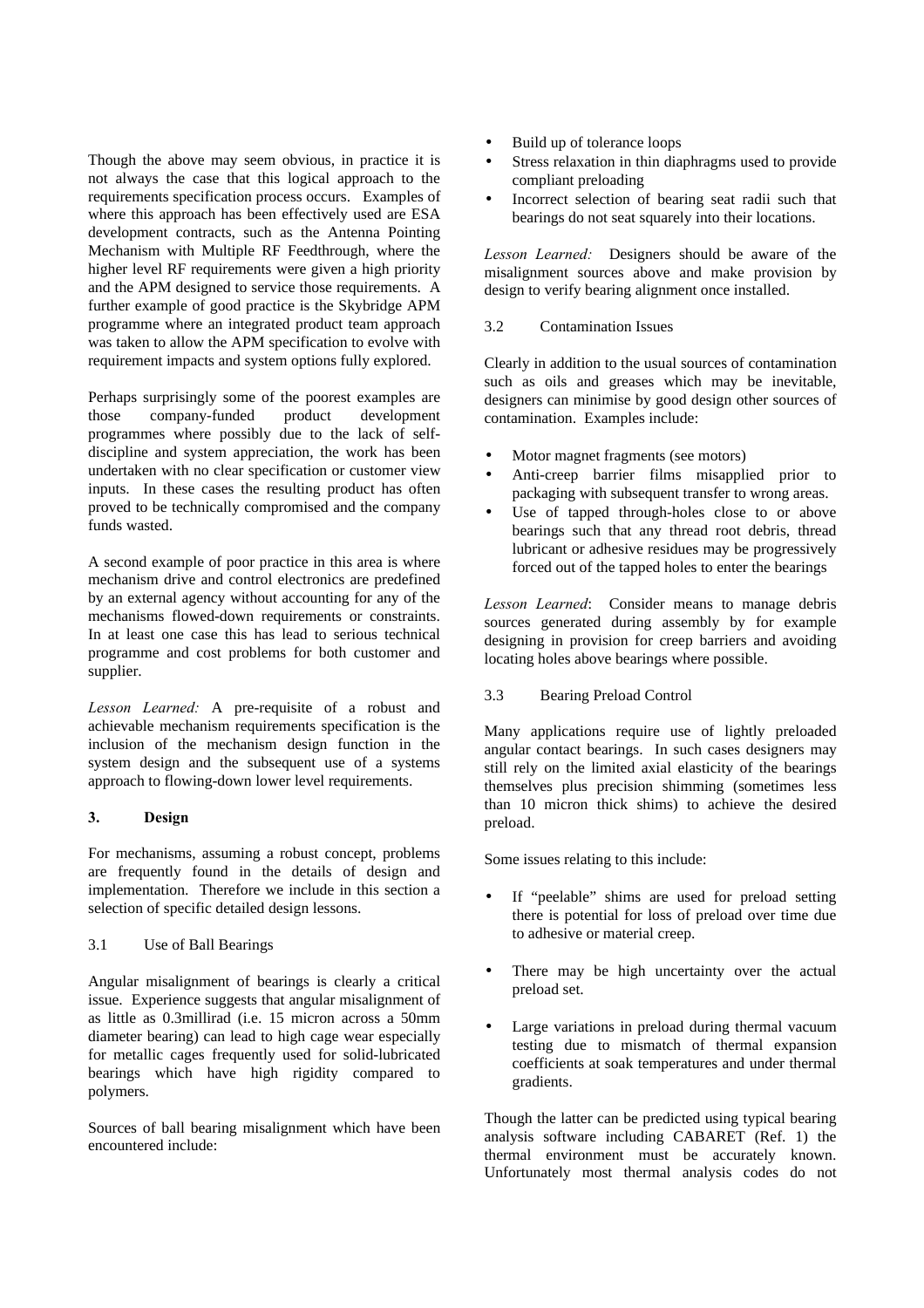accurately model the rather poor thermal conductivity at the bearing seats and consequently thermal gradients may in practice prove much larger than expected.

At higher preloads, other preload-setting problems can occur. Though bearing stiffness can be accurately predicted using bearing analysis software the combined axial and radial compliances of the bearing seats and structure cannot. These effects depend on fits and form errors can lead to an over-estimate of the combined bearing/structural stiffness.

*Lesson Learned*: There are many reasons why the asbuilt and as-designed bearing effective preload, (therefore torque) and stiffness may not be realised. Multiple design iterations on preload are to be expected.

# 3.4 Motor Design

For many space applications the prime movers are frameless motors, which are housed or integrated within the mechanism. Though the motor technology is mature, problems are still experienced in their use.

For stepper motors, the main problems are the dynamic characteristics of the motor when driving high inertial loads due to low resonant frequencies and damping. Stepper motors also employ very small rotor/stator gaps (typically less than 0.1mm diametral), thus care is needed in the control of tolerances and bearing stiffness to avoid rotor/stator contact. It is recommended that equispaced inspection holes are incorporated into the motor end-plates to enable verification of the rotor/stator gaps after assembly.

Other recommended precautions for all motor housing types are:

- Protection of exposed magnet surfaces by conformal coating to avoid possible chipping of magnet edges during assembly.
- Positive locking of all elements of the motor drive train, including rotor/shaft and stator/static housing interfaces. There should be no reliance on torque transmission through friction interfaces at any stage of the transmission chain. There have been several examples in the past where drive friction has been lost under thermal vacuum conditions when thermal differentials have reduced the effective preload and therefore the friction at the interfaces, see Figure 1.
- Simply bonding motor elements together is also not preferred as this has led to problems with bearing and in some cases commutator contamination in the past.



*Figure 1 Example Of Motor Design Which Relies On Interface Friction*

# 3.5 Flex-Pivot Design

Flexural pivots are widely used in the space industry as an alternative to ball bearings for applications which require motion through only a small angular range. The main advantages of flexpivots include long life without lubrication and very low friction/hysteresis losses. These characteristics are well suited to use in highprecision pointing/scanning systems. There have been a number of dramatic failures of these devices during vibration test. In addition to low friction and hysteresis about the torsional axis they exhibit similar properties in the translational axis and therefore the low damping within the pivots can lead to high response levels at the supported payload during vibration testing. In particular, for random vibration, the high "Q-factors" at resonance  $(>100)$  together with high mid-frequency PSD levels lead to very high pivot loads simultaneously applied along multiple axes.

To limit this problem, it has become quite common practice to use protection sleeves, which act as radial snubbers around the pivots.

By use of these sleeves the relative radial displacement of the rotating side of the flex-pivot is limited with respect to the static side and so the pivot radial stresses are constrained to acceptably low values. With such a configuration, radial gaps are typically set to take account of pivot strength, stiffness, centre shift, manufacturing and installation tolerance loops.

For such radial protection measures to be effective and to permit optimisation of the snubber gaps the pivot itself should have a high strength/stiffness ratio and well defined strength and stiffness data should be available.

In fact current pivot designs do not offer a particularly high strength/stiffness ratio, mainly due to their high radial stiffness. For some pivots, supplier stiffness data significantly underestimates the true stiffness, in some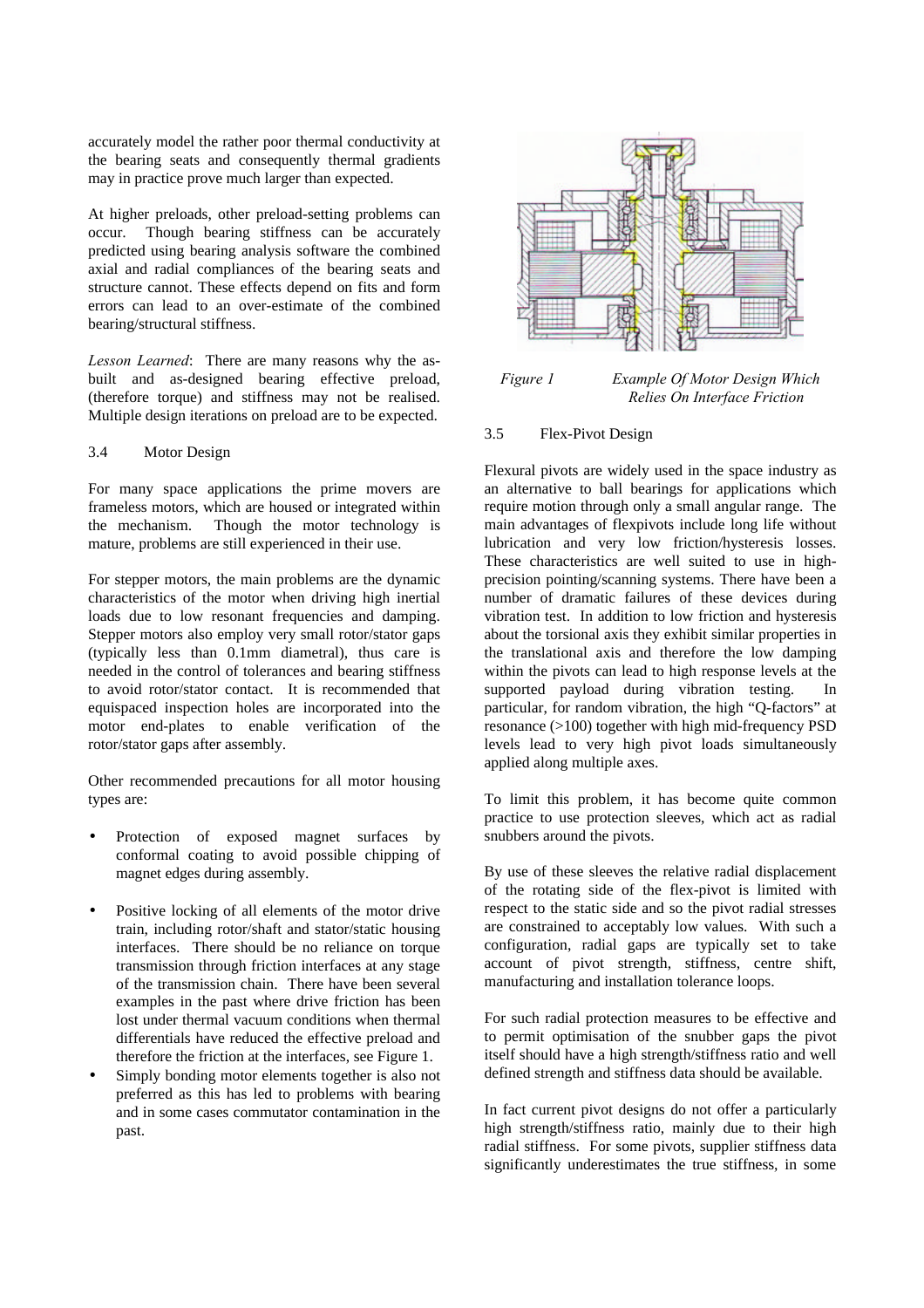cases by more than 200%. Given this, it is extremely difficult to design and effective pivot protection system.

Similar problems are also encountered in the design of axial pivot protection sleeves due to the very high axial stiffness of the pivots, which can be as stiff as the surrounding support structure. In some cases therefore it has been necessary to introduce additional elastic elements into the structure to compensate for the high axial stiffness of the pivot.

*Lesson Learned:* Clearly existing designs of flex-pivots should be used for space only with extreme care and when supported by rigorous analysis, including detailed FEM and stress analysis of the pivots themselves and early vibration testing.

### 3.6 Dis-Assembly

To date ESTL has built around 200 flight or flightstandard mechanical assemblies, mainly to designs developed outside our organisation (with or without our support).

A significant number of these have had to be disassembled at some stage, usually due to late design changes as a result of parallel or near parallel development testing and build schedules or use of the protoflight approach.

In our experience – robust designs are those which permit easy assembly AND dis-assembly. Designers always think about the former, but in practice the latter is equally important to the project manager, for if an assembly cannot be taken apart there is often no option but to scrap it with consequential lead time and cost implications!

#### *Lesson Learned:*

Unless totally impractical design mechanisms to permit dis-assembly as well as assembly.

# **4. Procurement**

In this section we discuss some procurement issues relating to piece-part procurement, long-lead bought-in hardware and heritage evaluation

## 4.1 Piece-Parts

When procuring piece-parts for a programme it is essential to make use of a procurement specification which is appropriately detailed. For example when procuring bearings ESTL has knowledge of recent procurements where for example:

- bearings were supplied from the manufacturers part-assembled with tie-wraps such that raceways were damaged by vibration during transit,
- manufacturers applied vibro-etched identification marks raised burrs on mating surfaces,
- corrosion is present on balls or raceways upon receipt (an increasingly frequent occurrence possible because some CFC-free solvent cleaning processes employ hygroscopic solvents which need careful management),
- bearings to be oil lubricated were supplied precoated with creep barrier on all surfaces including raceways, mating surfaces and the interior of intimate packaging.

# 4.2 Long-lead Bought-In Hardware

A recent long-lead procurement of flight standard ballscrew item resulted in a non-flight-compatible unit being delivered despite the use of a detailed procurement specification. On investigation it was found that though the local agent received the procurement specification it was not passed fully to the manufacturer. The agent simply passed the order on as a part number with an incomplete description of the hardware required (compared to the specification) and no packaging requirements.

In both the above procurement examples it is clear that IF such defects are detected upon receipt, lost programme time is the minimum consequence. However, if not detected possible consequences include costs in terms of increased development time or in-thelimit flight anomalies.

*Lessons Learned:* A detailed procurement specification must be used and where suppliers/agents are involved it should be verified in parallel that both they AND the manufacturer are fully aware of ALL requirements especially packing/cleaning and any other unusual or cirtical issues. Though most local suppliers/agents are good, experience suggests they cannot be fully relied on to echo all requirements back to the manufacturer. Therefore it is essential to ensure direct communication with both suppliers/agents and manufacturers to verify awareness of the full specification.

For bearings, ESTL has published a generic procurement specification document (Ref. 2) which aims to help minimise the time associated with generating a procurement specification and standardise the list of essential requirements without imposition of unnecessary requirements. At minimum this provides a valuable check-list of factors which should be considered and can be extended for use on other tribocomponents.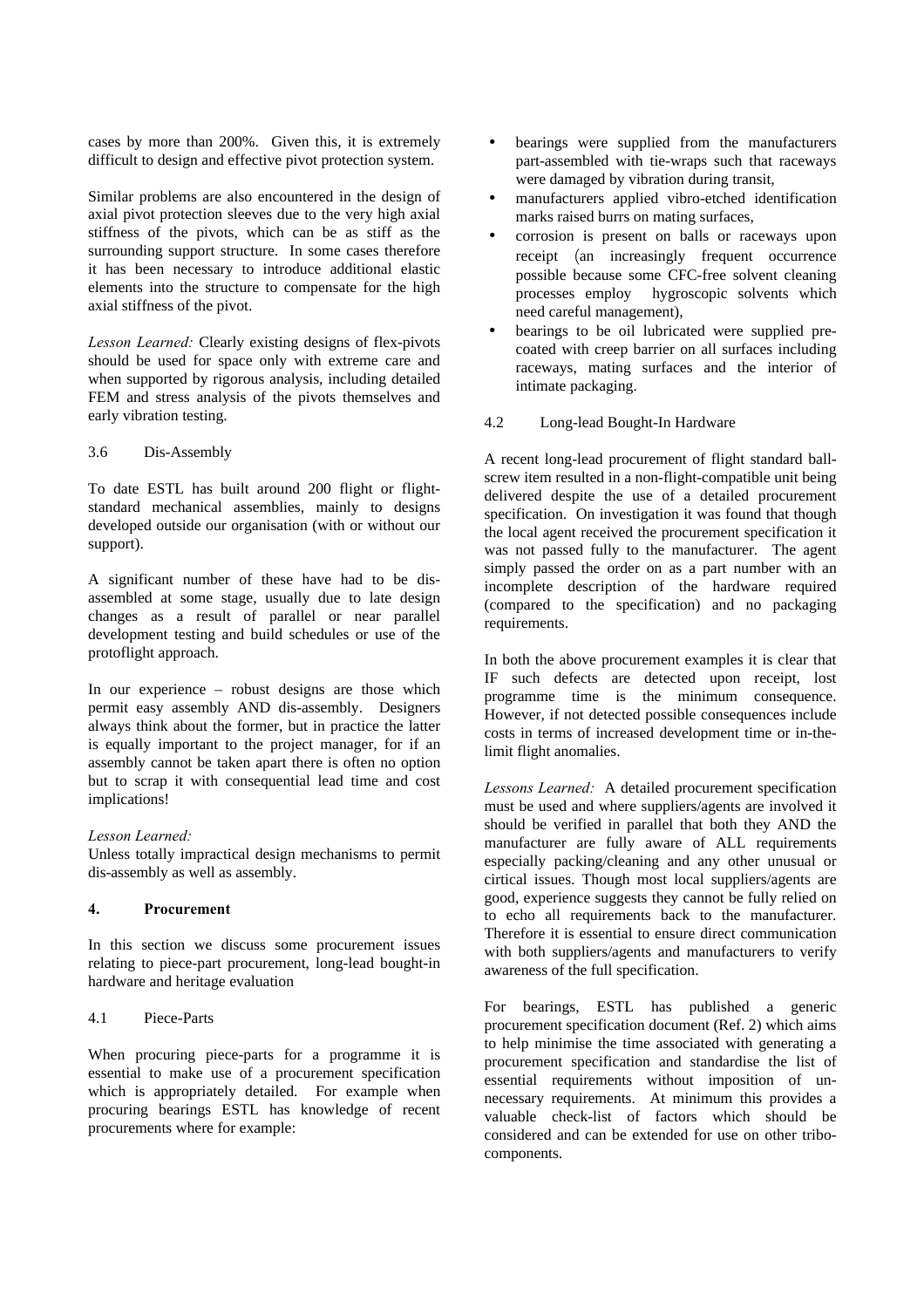#### 4.3 Heritage Evaluation

A more critical issue is the evaluation of supplieroriginated heritage data in order to predict performance in a new application. One example of this comes from a recent programme in which brushed motors were selected with a certain baseline brush material. Though the material had significant space heritage, in the new application the lifetest was not completely successful due to excessive brush wear.

Closer scrutiny revealed that the test plan developed for the new application had an unusually similar combination of air and vacuum running for a single deployment device (approximately 60:40). Furthermore it was clear that the supplier-originated wear data for the baseline brush material was unusual in that it showed no major differences between in-dry nitrogen (the supplier had no directly applicable in-vacuo data) and in-air operation. It is clear that some suppliers, particularly those for whom the space market is a small fraction of total business may not have access to specialised facilities or expertise required to properly carry out space standard verification or qualification of their products.

In this case, it became necessary to carry out an urgent and dedicated materials screening programme to source an alternative material for the new application. Brush replacement was then required with considerable schedule implications.

## *Lessons Learned:*

- a) Supplier originated test campaigns and data should be critically reviewed. In some cases it may be possible to highlight differences between supplier test and known performance margins for selected materials which should be investigated. Reputable suppliers do not seek to mislead, but if space is a small part of their total business they may not have the special resources needed to fully characterise their goods for a space customer.
- b) For critical applications consider either involving consultants to review supplier data and methodologies or commissioning independent testing. Carried out by a dedicated test house.
- c) Note also that even data obtained by test houses my not fully replicate a given application. Mechanical and tribological systems are complex and the only fully representative tests are those at unit level.

Finally in our discussion of procurement issues we have recently seen difficulties on a number of programmes where for cost reasons spare kit was not available at subassembly level. If subsequently issues arise with the development or flight units, the lack of a spare unit clearly will have development or flight schedule impacts. Notably also it seems the cost of rectification of any issues using actual development or flight hardware is almost always likely to exceed the cost of any spare hardware items.

*Lessons Learned:* ALWAYS MAINTAIN SPARES OF KEY ITEMS (Ignore the accountants they do not understand engineering risks!)

## **5. Development**

5.1 Design Development and Verification

At the heart of any mechanism development programme there needs to be a technically sound and comprehensive design development and verification (DD&V) plan. In our experience however some organisations still regard this document as a necessary deliverable for the customers benefit alone.

Mechanisms perhaps more than any other spacecraft element are a huge risk to spacecraft performance, schedule and cost. The DD&V plan is the starting point for risk recognition, risk control by appropriate risk mitigation activities and the systematic and timely elimination of risks.

Early tests, even if the result is unexpected or negative remain a positive risk mitigation process.

Experience has shown that the most critical issues associated with mechanisms is the survival of random vibration and subsequent completion of a successful life test.

For the GOMOS SFA (flying on ENVISAT), it was decided that an early breadboard model was required, however this unit subsequently became a deliverable of the programme. For this reason the breadboard model was not subjected to an early vibration test and so the first vibration test was carried out on the later QM unit which suffered a structural failure of its flex-pivots. The failure presented a major cost- and schedule-impacting problem at a critical time in the programme.

The IASI programme in contrast also suffered a flexpivot structural failure. However, probably as a result of a lesson learned in the above experience, the failure was encountered on the breadboard model. As a result both the thorough investigation and the recovery action was complete before the formal QM and FM was initiated.

*Lesson Learned*: The DD&V plan is a key document which is useful for both customer and mechanism developer and should be used as an essential risk register.

5.2 Cage Stability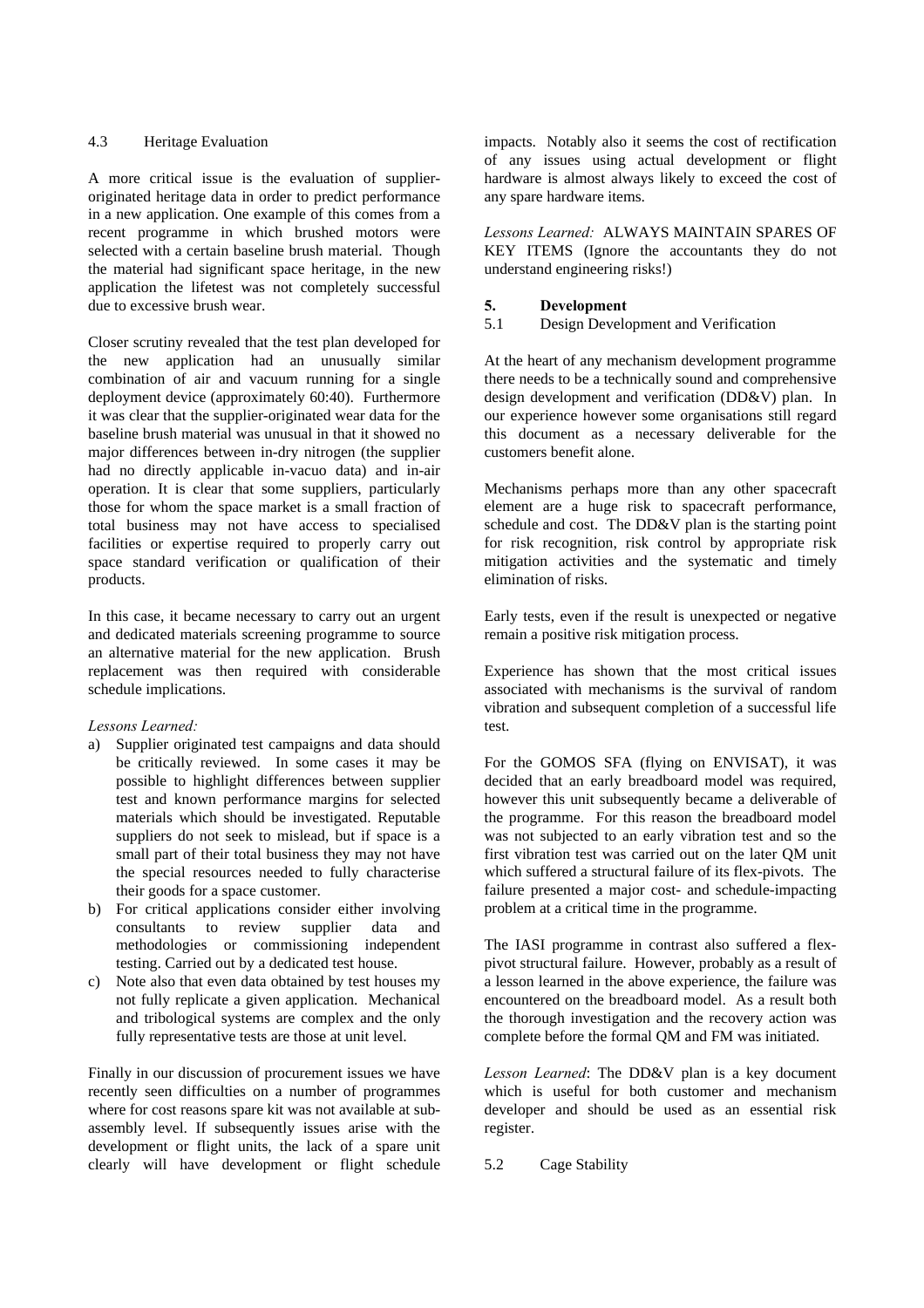In a number of applications using solid lubricated bearings cage wear and stability have been an issue. In order of increasing challenge examples are:

- a) Where bearings experience 0g in-flight and a radial 1g vector for ground testing due to a need to test horizontal axis, for example GOMOS ACPM stepper motor on ENVISAT.
- b) Spinning spacecraft with mechanisms remote from the axis. On MSG the Seviri Mirror Support Bearings (MSB) are subject to 4g axial acceleration throughout life. For GERB also on MSG, the Mirror Support Bearings are subjected to 16g radial acceleration (Ref. 3) with a lifetest requirement of 230 million revs.

In both MSG applications the challenge associated with the bearing cage was identified early in the DD &V plan and a number of development tests both on and off a dedicated centrifuge facility aimed at alternatives to cages (for the MSB application) and a reduced mass cage for GERB).

For GERB, lifetesting is still underway and the key requirements are to minimise cage wear debris and manage its egress from the bearing and retention within the bearing housing such that choking of the bearing (see Figure 2) cannot occur.



*Figure 2 Debris-Choked Bearing Caused By The Combination Of High Cage Wear Under 16g And Insufficient Free Debris-Capture Volume To Allow Debris To Escape The Bearings*

For GOMOS because the stepper motor had been previously used in vertical axis, the main challenge identified in the DD&V plan was believed to be the ballscrew life and therefore the stepper motor bearings were not tested in horizontal axis until after successful

completion of the ballscrew lifetest. When the horizontal axis test in air was carried out it was found that in-air the cage was unstable under horizontal axis operation and generated an unacceptably high torque as a result. Therefore an urgent programme of cage development was carried out to identify a design which was stable in-air both horizontal and vertical axis.

# *Lesson Learned:*

- a) For solid lubricated bearings though cage design guidelines exist, cage wear and stability remain largely unpredictable from a practical viewpoint. If operation in any form of radial  $(\geq 1)$  or axial  $(\geq 1)$ acceleration is to be applied during test or flight it is prudent to review and test proposed cage designs to verify acceptable behaviour at the appropriate operating speeds BOTH IN AIR AND IN-VACUO at an early stage in the development programme.
- b) It should also be noted that there is some evidence (Refs. 4 and 5) that cage ball pocket wear rate is<br>related to ball raceway contact stress related to ball raceway contact (approximately proportional to stress<sup>4</sup>) and this should be considered when evaluating heritage arguments for cage designs.

### **6. Build**

### 6.1 Linear Stages

In a number of recent programmes a linear motion stage has been required. Examples include the MIPAS linear rails and more recently the translation stage for MIDAS. These are notoriously difficult to assemble and preload correctly due to their very high stiffness compared to typical support structures.

ESTL was contracted to carry out a tribological assessment of the MIDAS unit (Ref. 6) and identified the need for care during preloading therefore once contracted to build the unit some care was taken in defining a procedure which assured the preload was as uniform as possible over the length of travel. This procedure was used for the build of the EQM unit.

On test however, the unit exhibited a large torque variation between open and closed ends of the structure attributed to its relative flexibility at the open end.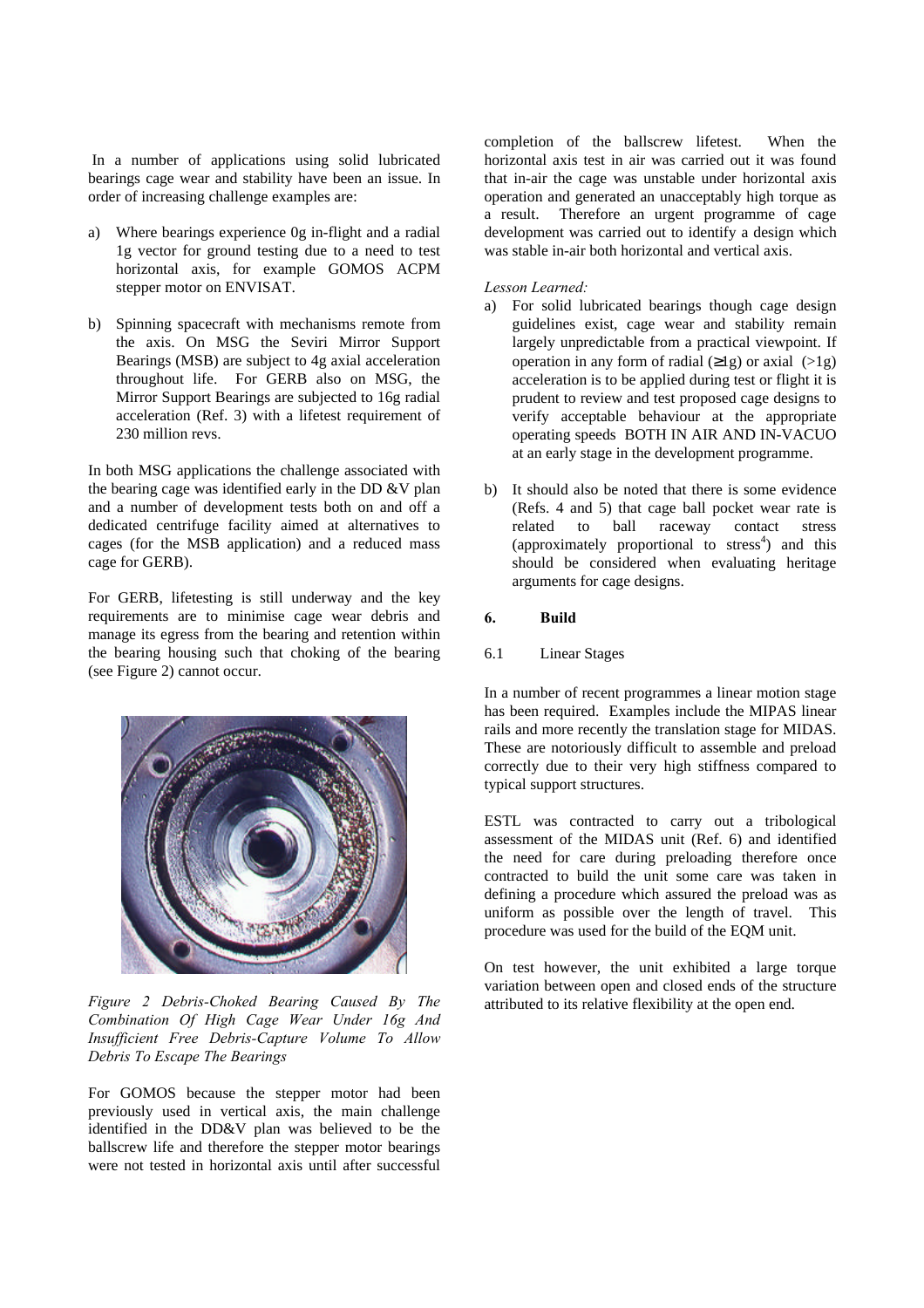

*Figure 3 MIDAS Linear Stage Torque v Position and Temperature Showing Asymmetry ("0" and "200" are same position)*

Furthermore during subsequent vibration the unit suffered a loss of preload. On inspection it became clear this was due to settling/deformation of the preload set-screws which are of much lower stiffness than the rails which they adjust.

As a consequence, the EQM was rebuilt with modified structure to provide more uniform distribution of stiffness and the preload setting was achieved using shim rather than the set-screws themselves (which were used only for adjustment). As a result a much more uniform torque characteristic was achieved and almost no changes occurred during vibration.

### *Lessons Learned:*

- a) Design/development sub-contractors should if appropriate to their background have inputs to the specification of analyses to be carried out by the lead-contractor.
- b) Preloading procedures for linear stages should be capable of verifying accuracy of alignment at micron level over the entire length of the stage. The build technique or design must be capable of retaining the alignment through vibration.

# **7. Testing**

In this section we present general lessons learned in vibration testing and some specific lessons concerned with peformance of ultrasonic piezomotors which are an attractive design solution requiring careful use and test.

#### 7.1 Vibration Testing

The first vibration test is one of the most critical milestones in any mechanism programme. There are a number of common issues which arise due to schedule pressures as access to vibration facilities often needs to be pre-booked some time ahead. Typical problems include:

- Minimising pre-vibration functional tests such that it can be difficult to differentiate fundamental hardware problems from actual vibration-induced degradation effects.
- Failure to characterise the vibration facility crosscoupled input levels with the mechanism adapter supports. Many facilities apply rotational accelerations which convert to increased linear accelerations for adapters with off-set geometries.
- Compromising on the number of accelerometer channels, leading to inconclusive failure investigations if, as is often the case anomalies occur.
- Time consuming partial strip-downs to re-attach accelerometers. To minimise this, access for accelerometers should be a design consideration and accelerometers should employ back-up adhesive tape to avoid local damage in the event of mis-bonding.
- Vibration inputs and responses are not always well defined at the start of the test. Nevertheless, allowable and not-to exceed abort levels should be clearly defined and not negotiated during the test.
- 7.2 Thermal Vacuum Testing of Piezomotors

In late 1999 ESTL took part in the build and qualification test of a number of sub-assemblies of the MIDAS instrument (Ref. 6) which flies on Rosetta. This features one of the first flight applications of ultrasonic piezomotors which offer potential benefits of high powered output torque (per unit mass) and high detent torque when un-powered which is obviously very attractive during exposure to the launch environment. In this application a commercial-off-the-shelf Shinsei piezomotor was baselined which was rendered spacecompatible by substitution of an appropriate grease and lead lubricated radial bearing. The motors used were first screened in air and selected for maximum output torque performance.

During the qualification phase, the motor performance was seen to degrade substantially with operation under thermal vacuum conditions. The reducing performance was subsequently found to be due to thermal degradation of the piezomaterial. Further investigations revealed that for thermal degradation begins at around 65°C for the material used. By continuous operation during the qualification phase internal temperatures exceeding this were easily reached.